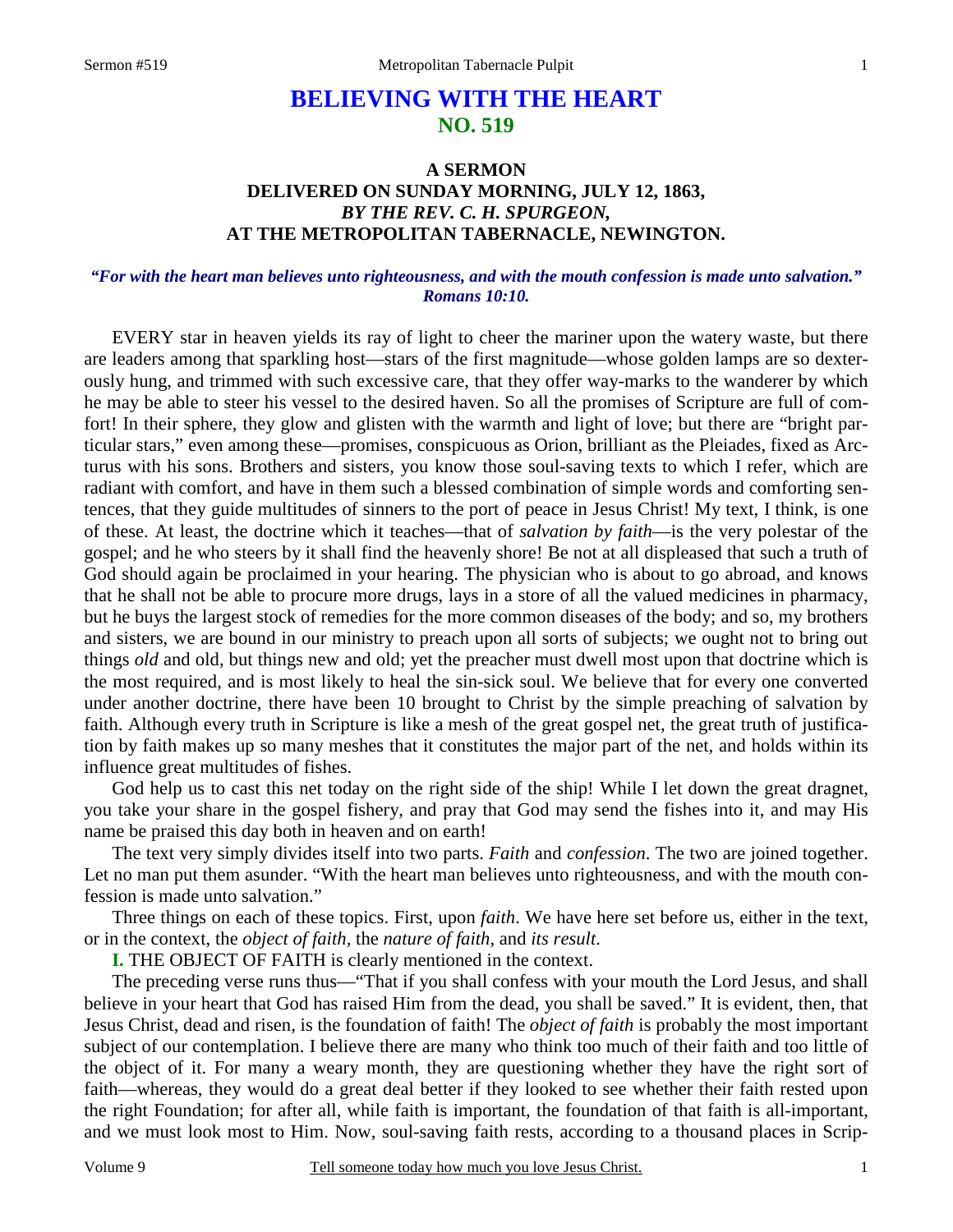ture, upon Christ—upon Christ in all His characters, works, and offices. Faith, first of all, rests upon Christ, as *incarnate*. What was sung by angels becomes the song of the poor depressed spirit. Jesus, the Son of God, was born in Bethlehem's manger—God was made flesh and dwelt among us. Faith believes this great mystery of godliness—God manifest in the flesh—believes that He, by whom the heavens were framed, and without whom was not anything made that was made, did for us men and for our salvation, come down from heaven to tabernacle in the virgin's womb. Faith so believes this as to draw comfort from it, for, says faith, "If God thus became man that He might come into nearness with our nature, this deed of love attracts me, gives me confidence toward God, and bids me approach the Lord with boldness, inasmuch as God comes to me."—

> *"Till God in human flesh I see, My thoughts no comfort find; The holy, just and sacred Three Are terrors to my mind. But if Immanuel's face appears, My hope, my joy, begins— His name forbids my slavish fear, His grace removes my sins."*

Faith next sees Christ in His life. She perceives that He is perfect; in obedience, sanctified wholly to His work, and although, "Tempted in all points like as we are, yet without sin." faith delights to admire and adore Him in His complete obedience to the law of God; and she perceives with rapture, that in every jot and tittle, He has fulfilled it, magnified it, and made it honorable. Faith, with holy boldness, cries, "This righteousness shall be mine, Christ has kept the law for me. Evidently He was under no necessity to do this of Himself; but being found in fashion as a man for my salvation, He with the same end and objective kept that law." faith looks to that righteousness of Christ and, like the apostle, she learns to say, "Yes doubtless, and I count all things but loss for the excellency of the knowledge of Christ Jesus my Lord: for whom I have suffered the loss of all things, and do count them but dung, that I may win Christ and be found in Him, not having my own righteousness, which is of the law, but that which is through the faith of Christ, the righteousness which is of God by faith." But, chiefly, faith looks to Christ as offering up Himself upon the tree. She stands at the foot of the cross, watching that mysterious, that matchless spectacle—God made flesh, bleeding, dying—the Son of God wasted with pangs, torn with agonies and unutterable throes—obedient, even unto death! She watches Him with the expectancy of hope, and the emotion of gratitude, both of which bring the tears streaming down her cheeks. She hears the expiring sin-bearer cry with a loud voice, "It is finished!" She adds a glad, "Amen! It is finished!" My soul believes that there is enough in those wounds to wash away my sins—enough to avert the thunders of an angry God—enough in that righteousness to cover me from head to foot, and win for me the smile of infinite justice. O blessed Jesus, You are the one pillar of our consolation! Faith builds her all on this chief cornerstone.

But beloved, faith has never done with Jesus, where He goes, she follows hard after Him. Her eyes track the body of the Savior to the tomb of Joseph of Arimathea. She beholds that body, on the third day, instinct with life, rolling away the stone and bursting its grave clothes. "Jesus lives," says faith—and inasmuch as Christ was put into the prison of the tomb as a hostage and bail for His people, faith knows that He never could have come out again if God had not been completely satisfied with His substitutionary work—

### *"If Jesus never had paid the debt, He never had been at freedom set."*

Faith, therefore, perceives that if Christ is risen, the soul is justified! God has accepted Christ on my behalf—His resurrection proves it; and I stand accepted in the beloved, because Jesus Christ has risen! If you believe in this sense in your heart—that God raised Him from the dead—you shall be saved! Borne aloft as on eagle's wings, Faith is not afraid to pursue her Redeemer up to His Father's throne; her illuminated eyes behold Him in His session at the right hand of God, sees Him pleading as the great High

2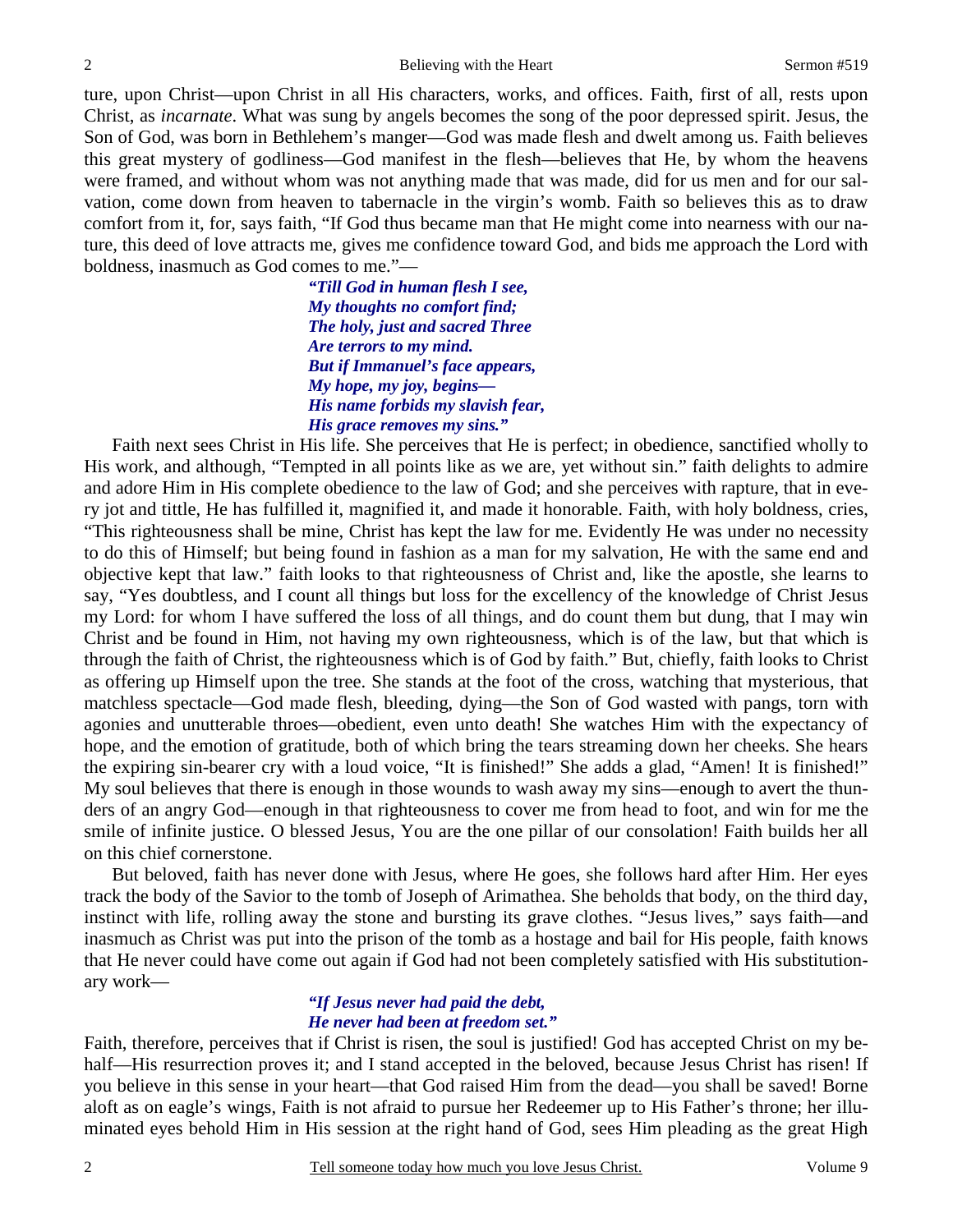Priest before the mighty Father's throne; and expecting until His enemies are made His footstool, faith builds upon His intercession and dominion, as well as upon His death and resurrection. He is able also to save them to the uttermost who come unto God by Him, seeing He ever lives to make intercession for them.

Mark, my dear brothers and sisters, the whole foundation upon which faith rests is Christ *living* in the flesh, Christ *dying* in that flesh, Christ *rising* from the dead, Christ *pleading* in glory on behalf of sinners. Not so much as a hair's breadth of faith's foundation is to be found *out* of Christ Jesus! Faith does not build on its *own* experience; it rests on no graces, raptures, melting, communing, fights, or prayers; its chief cornerstone is Christ Jesus. Faith never builds on any knowledge which it has obtained by research—on no merit which it fancies it has procured by long and ardent service. It looks altogether beyond self, and out of self. Christ Jesus, and Christ Jesus alone, is the object of its confidence! Sinner, what do you say to this? There is nothing in you, but there needs be nothing. Can you trust Jesus? Jesus, the Son of God, becomes your brother, bone of your bone, and flesh of your flesh. Can you not trust His love? Jesus, the Son of God, dies on the cross. Can you not trust that blood, that agony, that death? Look, sinner! From head, and hands, and feet, the blood is streaming! It is a Divine Being who thus suffers; it is none other than God over all, blessed forever, who is nailed to that tree! Can you not believe that there is merit enough in agonies like these to stand in the place of your sufferings in hell? Do you not believe that justice gets an ampler recompense from the wounds of Christ than it ever could find in all *your* wounds, even if you had been beaten from the soles of your feet to the crown of your head, until you had been nothing but wounds and putrefying sores? I think you will reply, "I believe that upon Calvary, God received a greater glorification of His law than in all the agonies of all the damned in hell, though they suffer eternally the infinite anger of God." I ask you, sinner, can you not believe that Christ's perfect righteousness is enough for you? Can you see a flaw in it? Is it not fair white linen? Is there a spot? Is it not made of such precious material, the divine work of a divine Savior, that nothing can match it? If you had it, sinner, do you not think you would stand before God without so much as a spot or wrinkle? And I ask you, sinner, do you not believe that if Jesus pleads for you, you will be saved? Can He stretch out His hands and say, "Father, save that sinner," and will God refuse to hear His prayer? If you give Him your cause to plead, do you think He will be an unsuccessful advocate? Why, man, with all the unbelief that is in your heart, I hope you will believe that if Jesus, who was the very heart of God, shall espouse your cause, He cannot plead in vain!

I think I hear you answer, "Oh, yes, we believe all this; we believe that this is ground for the fullest confidence to saints, but may *we* rest upon it? Are we to understand that if we trust in Jesus Christ, because He was a man, and because He lived, and died, and rose again, and pleads, we are saved?" Soul, this is just what I would have you understand! If you have no good thoughts or feelings; if up to now, you have been the most damnable of rebels against God; if up to this moment your hard and impenitent heart has been at enmity against God and against Christ; yet if now, this very day, you will believe Christ incarnate, Christ died, Christ risen, Christ pleading can save you—and if you will rest your soul upon that fact—you shall be saved! God, the infinitely loving Father, is willing to receive you just as you are. He asks nothing of you. O prodigal, you may come back in your rags and filthiness, notwithstanding that you have spent your living with harlots; notwithstanding that the swine have been your companions, and you would gladly have filled your belly with their husks; you may come back without upbraiding, or so much as a word of anger, because your Father's only begotten Son has stood in your place! And in your place He has suffered all that your many sins deserved! If you will now trust in Jesus, the Lord, who loved you with unspeakable love, you shall be this very day received into joy and peace with a Father's arms about your neck, accepted and beloved; with your rags stripped from off you, clothed in the best robe—with the ring upon your finger, and the shoes upon your feet, listening to music and dancing—because your soul which was lost is found, your heart which was dead has been made alive!

This, then, is the object of faith—our one and only Savior, doing all, for all who trust Him.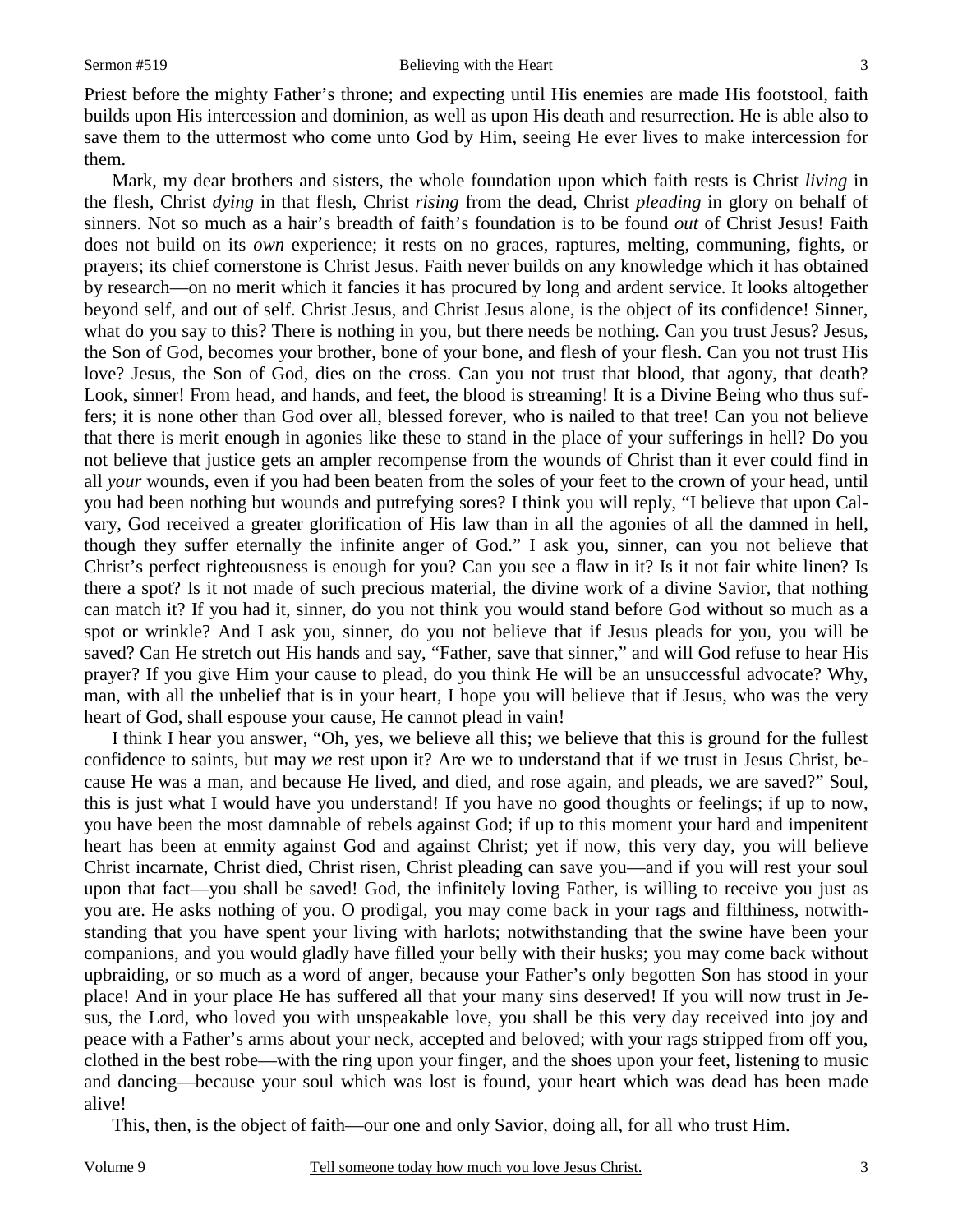**II.** Next, we have in the text, the NATURE OF FAITH. This is obvious. We are told that, *"With the heart* man believes unto righteousness." This is not introduced by way of making a subtle distinction. Sometimes ministers make so many distinctions about faith, that true seekers are much perplexed. I am very jealous of myself this morning, lest I should do the same. I have read sermons upon natural faith, and upon spiritual faith; and I have been persuaded that what the preacher called natural faith was as much spiritual as that which he distinguished as the faith of God's elect! The less distinction we try to make here, I think, the better, when Jesus Christ has broadly put it, "He who believes and is baptized shall be saved." Where *He* makes few distinctions, but openly puts it, "Believe on the Lord Jesus Christ, and you shall be saved," we ought not to be making and multiplying theological points of differences. Still, dear brothers and sisters, the text does say, *"With the heart* man believes." And this is somewhat strange, because we generally attribute the act of faith to the *mind,* to the *understanding*. The understanding believes certain facts, which appear to it to be worthy of credence, but our text puts saving faith upon the *heart,* and makes it to be a work of the *affections* rather than of the *understanding*. I take it this is done for this reason—first, in order merely to state that faith—saving faith—*must be sincere*. We must not merely say, "I see the thing is so," but we must heartily believe it; it must not be a *notional* faith which a man professes, because his mother was of the same persuasion, or because living in a Christian land he would be somewhat singular if he were to set up to be an infidel. Our faith must be a hearty, honest, sincere persuasion of the truths of God which we profess to believe. If I say to myself, "Well, I have no doubt the Christian religion is true; I dare say it is"—but if I do not in my *heart* feel and know it to be true, then my faith will not save me.

Doubtless, the word "heart" is put in here to make a distinction between doctrinal faith and the faith which accepts Christ. Why, I have the misfortune to know scores who are well read in divinity; they can get on excellently in all the scholastic parts of theology; they are orthodox—yes, orthodox to the last turn of the scale—and they fight like lions and tigers for but one hair of the head of a creed; and yet, they will never be saved by *their* faith, because their belief is merely a belief of certain abstract propositions which never affected their nature; which, to speak honestly, they do not believe after all! Those dogmas which they accept as truths of God have no relationship to them; their unregenerate hearts cannot perceive the true bearing of those doctrines upon themselves, consequently, they receive them as lies! If you put a truth of God out of its proper place, you make it either marvelously *like* a lie, or else *really* a lie. And if I hold certain doctrines merely as having respect to some particular persons, but not as having any reference to *me,* and if I hold them so that they do not in any degree influence my character and touch my heart—then I hold them falsely—I turn the truth of God into a lie, and my faith can never save my soul! True religion is more than notion, something must be known and felt; and faith is something more than acceptance of a sound creed—it is believing *with the heart*.

But now, I hope I shall not darken counsel by words without knowledge. Let me try, if I can, to explain what I think believing with the heart is.

Beloved, you know very well that the first work of God the Holy Spirit in man is not to teach him doctrines, but to make him feel a great hungering and thirsting, a great emptiness within himself; he is vexed with an uneasiness, a perpetual pining, and longing, and groaning after a something, he scarcely knows what. Now, that is his *heart* set in motion by the Spirit! His heart, like the needle touched with the magnet, cannot rest, because it has not found its pole; it has been mysteriously touched, it does not know how or why; but this it knows—it has a restlessness in it, and trembles after a settled and abiding peace. It is the heart, you know, which is thus sorely troubled. Now, when the Lord Jesus Christ is set forth in our hearing as being a perfect and complete Savior, able at this very moment to pardon all sins, and to give a perfect righteousness—to give us this day a salvation which is complete—and which will be complete when time shall be no more, then the heart says, "Why, that is just what I have been wanting." Just as the flowers which have been shut up all night, as soon as ever the sun is up, open their cups as if they felt—"There! That is what we were wanting! Hail, glorious sun!" So the breaking, yearning, longing, thirsting *heart*, says, "Ah, that is what I need! You, O Christ, are all I need—more than all in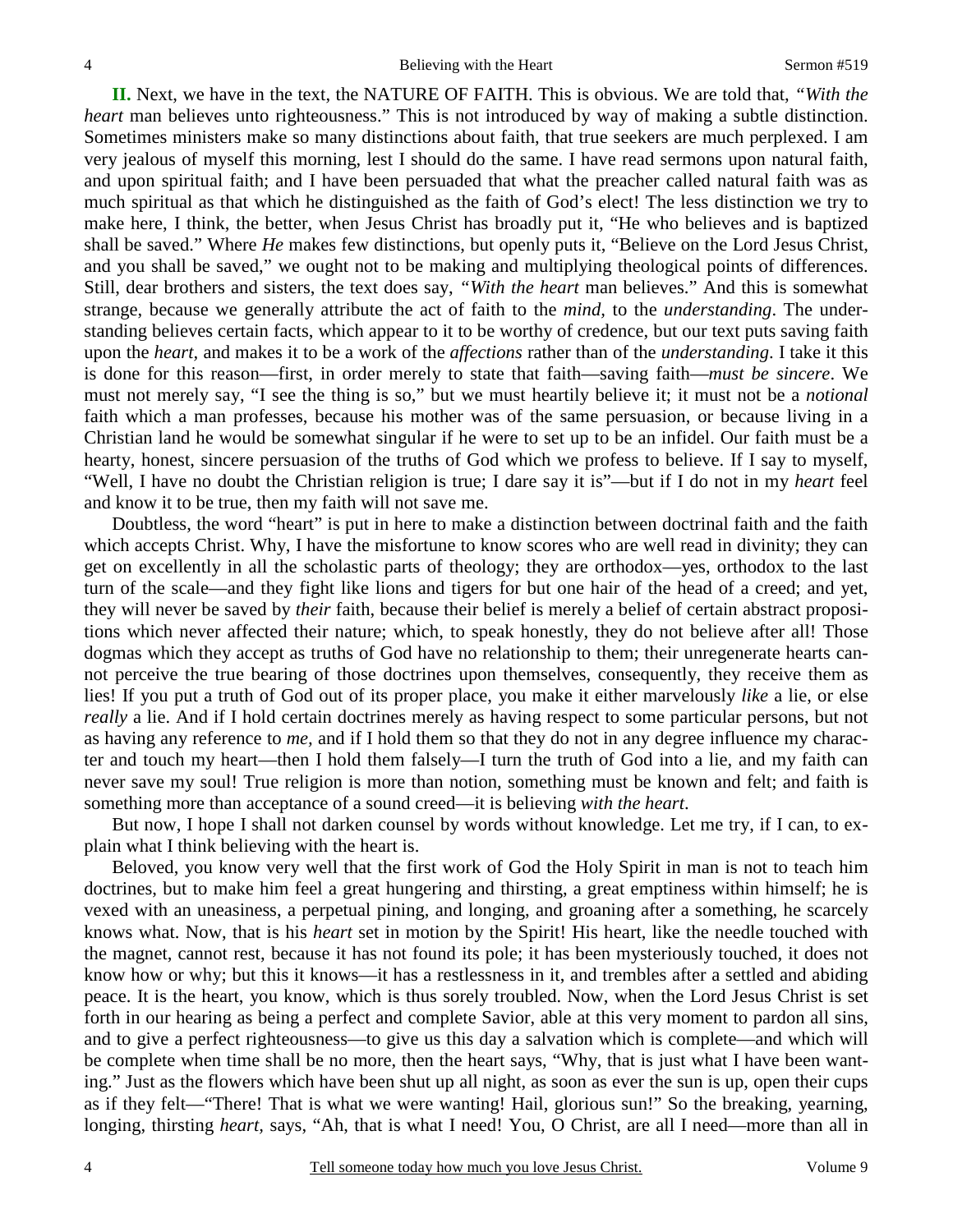You I find." Then, that heart says, "Come to me, Jesus, come to me. Be mine, I would entertain You; if You would but come under my roof, I would have my poor humble heart made happy as the gates of heaven." The heart stretches out its arms to Christ, and Christ comes into that heart; and the heart presses Him close to itself. *That* is believing with the *heart*. It is the heart's own conviction that Jesus Christ is just what it needs.

Many of you have a true faith in Christ, and yet you have never read "Paley's Evidences," nor "Butler's Analogy." It would not hurt you if you did; but you never did study such books, and perhaps you never will. You hardly know upon what ground the Bible is accepted as true, and therefore, cunning infidels give you a good shaking when they get hold of you upon that point! But there is one thing upon which you can never be shaken—you feel the gospel *must* be true, because it just suits the needs of your heart! If any man should say to you when you are thirsty, "Water is not good." You would say, "Give me more of it; I have a thirst in *here* that makes me desire it." By an irresistible process stronger than logic, you can prove to yourself that water is good because it quenches your thirst. Just so with bread when you are hungry, if you come to the table and a philosopher should say to you, "You do not understand the ground upon which bread nourishes the human frame; you do not know anything about the process of digestion, and the method of assimilation, and how the bones are nourished by the phosphorus, and by the lime, and by the silica contained in the flour!" You would say, "I do not know; I do not particularly care to know; but one thing I know, I am sure bread is good to eat if I am hungry, and I will show you." And you seize the loaf and begin to cut and eat. So it is with the believing heart. The heart is hungry, therefore, the heart feeds upon Jesus; the heart is thirsty, therefore, the heart drinks the living water, and so the heart believes unto righteousness.

Again, there is another explanation. Is it not, dear friends, man's heart, renewed by Divine grace, which is led to perceive the difficulty of reconciling the apparently discordant attributes of God? Do you not remember well that day when your heart said, "God is just; it is right He should be"? And your heart seemed as if it would kiss the hilt of the sharp sword justice. You said, "Lord, though it is my own damnation, yet I would adore You, because You are holy, holy, holy." Your heart said, "Lord, I know You are merciful, for You have told me so; I see in the lovely works of Your hands, in the bountiful cornfields laden with the yellow grain, in this fair sunshine ripening all the fruits—I see proof that You are a good and gracious God. But, Lord, I cannot understand how You can be gracious, and yet be just, for if You are just, You are sworn to punish, and if You are gracious, then you will forgive! How can You do both? How can you punish and yet forgive? How can You smite and yet receive with tokens of affection?" You came up to the sanctuary one day when your heart was just in that state—in a quandary. Your heart was like the city of Shushan, it was perplexed; but you heard the preacher show clearly that Christ became the substitute for man, and paid to the last drachma all that mighty debt which man owed to God. You saw the wounds of Jesus, and you understood how an angry God had all His justice satisfied in the agonies of His beloved Son, and your *heart* said, "There, that is the very answer I have been wanting. I perplexed myself, vexed myself; I had a jealousy for the justice of God; my conscience made me jealous for it; I had a longing toward the mercy of God, my heart made me long for it. Now, I see how righteousness and peace have kissed each other, how justice and mercy fall about each other's neck, and are reconciled forever." And your heart says, "This is the thing! Here is the master key which unlocks all the doors of doubt; the divine finger which draws back the bolts." Oh, the joy and gladness with which your heart laid hold upon a crucified Redeemer, saying, "It is enough; I am satisfied, I am content, my trouble is removed." So you see it is not difficult to understand how the belief can be a belief of the heart.

But I want you to notice yet further, that believing with the heart implies a love to the plan of salvation. I will suppose that one of you, today, troubled with thoughts of sin, shall go home, and you shall reach your chamber, and sit down and think over the great plan of salvation. You see God choosing His people from before the foundation of the world, and choosing them though He knew that they would be lost in the fall of Adam. You see the Son entering upon a covenant relationship towards them, and en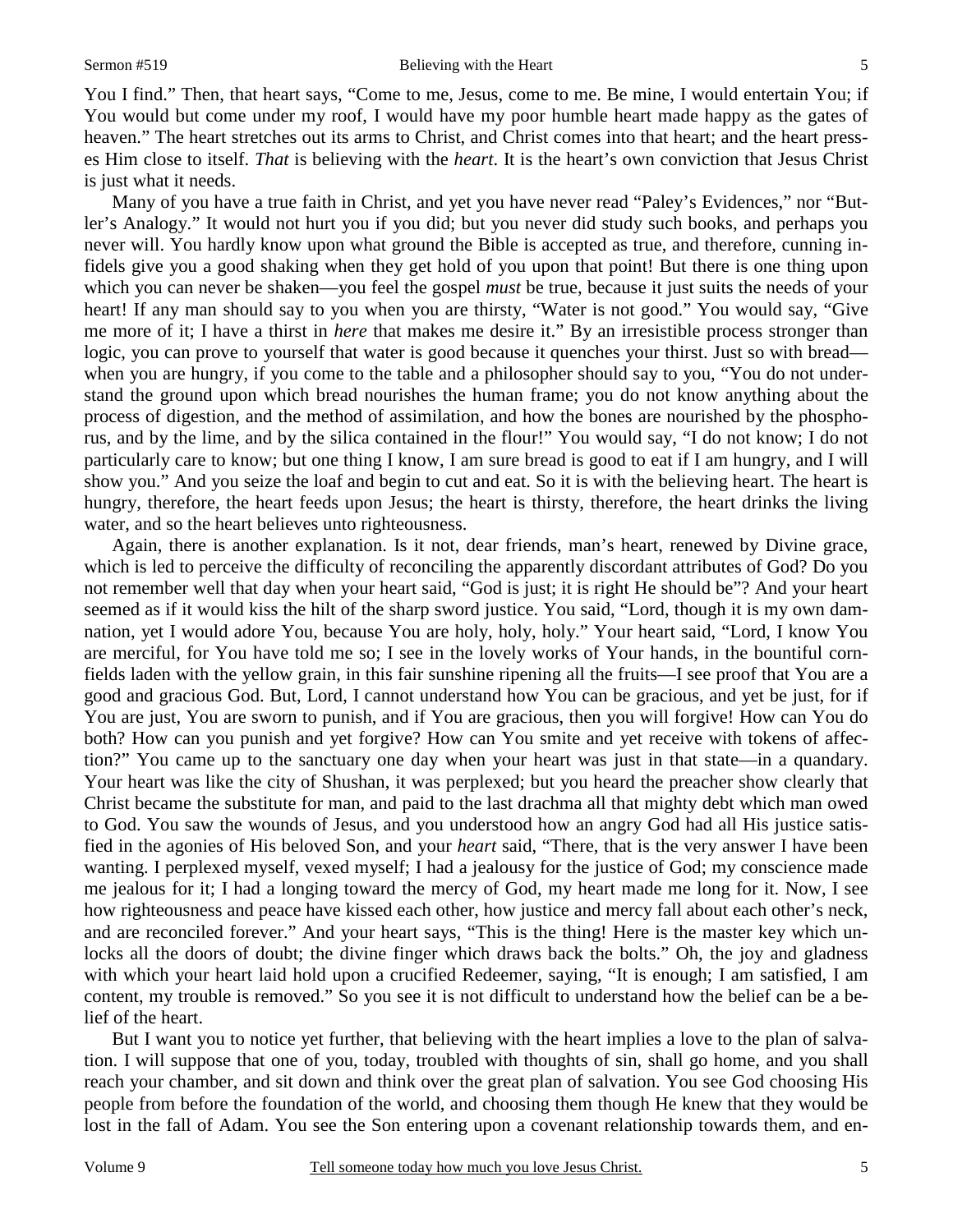gaging to be their surety to redeem them from Wrath. You see Jesus Christ in the fullness of time coming forth as that surety, and fulfilling all His engagements. You see the Spirit of God working to teach man his need, influencing him to accept the plan of salvation. You see the sinner washed and cleansed; you mark him kept and preserved, and sanctified and perfected—and at last brought home to glory. While you are thinking over this work of the Lord, you say to yourself, "Well, I do not know that I have any interest in it, but what a blessed plan it is! How sublime! How condescending! How admirably suited to the needs of man! And how excellently adapted to bring out and glorify every attribute of God!" As you are thinking it over, there is a tear in your eye, and something whispers, "Why, such a plan as that must be true." Then, the sweet promise flashes across your mind, "Whoever believes on Him shall not be ashamed." And your heart says, "Then, I will believe on Him; that plan is worthy of my credence; that system, so magnificent in its generosity, is worthy of my loving acceptance." You go down on your knees and say, "Lord, by Your grace, I have seen the beauty of Your great work of grace, and my soul is in love with it. I have no quarrel against it; I submit myself to it; let me be a partaker in it. Jesus, let the virtue of Your precious blood stream on me; let the power of the cleansing water, which flowed with the blood, come and kill the power of sin within me. 'Lord, I believe! Help You my unbelief!'" That is believing with the *heart!* It is believing because the heart is led to see that this must be true, and therefore, by a process of logic that is more subtle and more mighty in its magic influence than the logic of the brain, the soul, the whole mind, the whole powers of the man are compelled, blessedly compelled by the grace of God, to yield obedience to it!

What is true, dear friends, of us when we commence our spiritual career, is true all our lives long. Soul-saving faith is always the belief of the *heart,* as well in the full grown Christian, as in the new-born babe! Let me appeal to some of you who have been years in Christ. What, my dear brothers and sisters, is your testimony today to the truth as it is in Jesus? Does your heart believe it? I think I see some grayheaded man rise up, and leaning upon his staff, he says, "In my young days I gave my heart to Christ, and I had a peace and joy such as I had never known before, though I had tried the pomp and vanities, the pleasures and allurements of sin. My heart can bear its witness to the peace and pleasantness which I found in religion's ways. Since that time, this brow has been furrowed with many cares, and as you see, this head has become bleached with many winter's snows, but the Lord has been my heart's stay and confidence. I have rested on Christ, and He has never failed me! When trouble has come in upon me, I have never been bowed down under it, by God's grace; I have been able to sustain it. I have had bereavements,"—and he points to the many graves he has left behind him in the wilderness—"But I have been helped to bury wife and children, and faith has enabled me to say with bursting heart, 'The Lord gave, and the Lord has taken away; blessed be the name of the Lord.' I have had many conflicts, but I have always overcome through the blood of the Lamb. I have been slandered, as all men must be, but I have taken *that* with all my other crosses upon my shoulders—and I have found it light when I have carried it by faith. I can say that such is the hallowed serenity and calm which the religion of Jesus gives to my heart at all times, and all seasons, that I do believe it, not as a matter of head, but as a matter of *heart*. My heart is itself experimentally convicted that this cannot but be the religion of God, seeing that it works such wonders for me."

Remember, dearly beloved, this is the right way to believe in Jesus, because this is the way in which you can believe in Him when you come to die. You have heard of the renowned bishop, a true servant of our Lord and Master. On his dying bed, memory reeled. He had grown old and forgotten everything. His friends said to him, "Do you not know us?" There was a shake of the head. He had taken sweet counsel with them, walked to the house of God in their company, but he had forgotten them all! Next, the children clustered round the hoary father, and they begged him to remember them. But he shakes his head, he had forgotten them all! Last came his wife, and she thought, was it possible that she should be forgotten? Yes, he had forgotten her, and shook his head again. At last, one said in his ear, "Do you know the Lord Jesus Christ?" The response was instantaneous! That charming name, *Lord,* brought back consciousness from its innermost retreat to the more outward temple of the mind! "Know Him?" he said,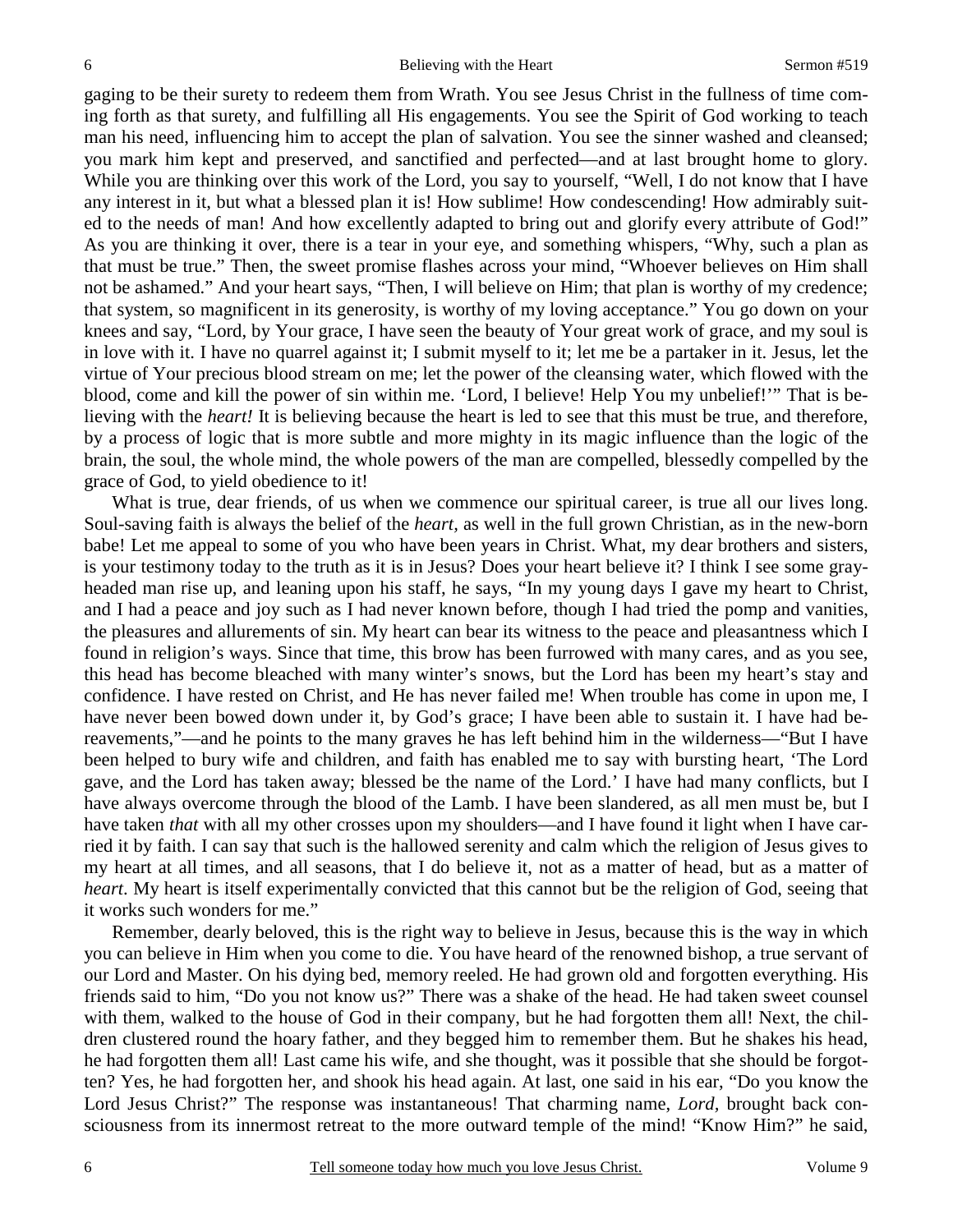#### Sermon #519 Believing with the Heart

"Yes, He is all my salvation and all my desire." You see it was the *heart* that knew Jesus, and though the heart may know the wife and the child, yet never can the heart know the dearest earthly object as it knows Christ! The letters of earthly names may be larger than the name of Christ, but the name of Christ is cut deeper. All other names may be cut deep through many skins of the soul, if I may use so strange a metaphor, but *that* name is cut into the core, right into the core of the soul! He who believes with his heart, has Christ in him, not *on* him—Christ *in* him, the hope of glory!

My dear hearers, you who have not believed in Jesus, I have tried not to puzzle you with refinements, but to talk in simple style. I think it is a very blessed thing that the text says, *"With the heart* man believes," because some of you might say, "I have not *head* enough to be a Christian." If you had not any head at all, if you had a loving *heart,* you could believe in Jesus! You may say, "Why, I never had any very great natural parts." No great natural parts are needed! You may say, "I never had any education," and by the way, I do like to see smock frocks here, I would to God that more would come—"I never had any education; I went to a national school, and they taught me many things; but I do not remember them." Well, suppose you do not remember them; you have a heart, and some of you have bigger hearts than many who have let their brains swell while their hearts have shriveled; you can believe with your *heart!* Your heart can see that Christ is such a Christ as you need—that pardon and mercy are just what you require—and your heart can say, and may God the Holy Spirit *make* it say, "I accept Christ; I trust in Christ; I take Christ to be my all in all." This precious word, "With the heart man believes," sets the gate of heaven wide open to those who are of the least capacity, who seem to be on the very verge of idiocy, if there should be such persons here. Even those who write themselves down as being the biggest fools that ever lived, such fools as these may still believe! "The wayfaring man, though a fool, shall not err therein."

**III.** Now, I must conclude, intending to take the second half of the text next Sunday morning, if God spares our lives. I take the most necessary first. You may go to heaven without confessing—you cannot go to heaven without *believing*. So we have the *believing* first, and the other can come next. I have to close by noticing THE RESULT of faith. "With the heart man believes UNTO RIGHTEOUSNESS." The text means that the man who believes in Christ is righteous—he is righteous at once, in a moment; he is righteous in the germ. When God makes up the account, He has two books. The one is the black book in which He writes down the name of the ungodly, the unrighteous. You may look all through that and though that man has been a thief, a whoremonger and adulterer; though he has been the biggest sinner that ever defiled society and polluted God's air, you may look that book through, if that man has been led to believe with his heart—his name is not there among the unrighteous! You cannot find it there; it is not in that book. You must get the other. You look into the Book of Life, and there is the name of Noah, Daniel and Ezekiel, John the Baptist, and so on. You say, "You do not expect to find that man's name there, do you?" I do. If that man believed in Jesus Christ with his *heart,* he has believed unto righteousness, and his name is there among the righteous men; for he is righteous, first of all, in the germ. God has put into him an unquenchable spark of righteousness; He has dropped into that man's heart a vitalizing force which never, by any possibility, can die! It has made him righteous in part, already, and which will go on until it has sanctified him, spirit, soul, and body—and made him *completely* righteous—in the real sense of the term righteous—righteous in the sense of holiness through the sanctification of the Spirit!

But there is another sense. The moment the man believes in Jesus Christ, he is in the righteousness of Christ—*perfectly* righteous; He has put upon him the Savior's garments. You heard Mr. Weaver say on this platform—I thought it was a good illustration—that one day he met with a very poor man who was in rags. This man, being a Christian, he wished to befriend him; he told him if he would go home with him, he would give him a suit of clothes. "So," said Richard, "I went upstairs and took off my second best, and put on my Sunday best, for I did not want to give him my best. I sent the man upstairs, and told him he would find a suit which he could put on, it was my second best. So after he had put on the clothes, and left his rags behind, he came down and said, 'Well, Mr. Weaver, what do you think of me?'